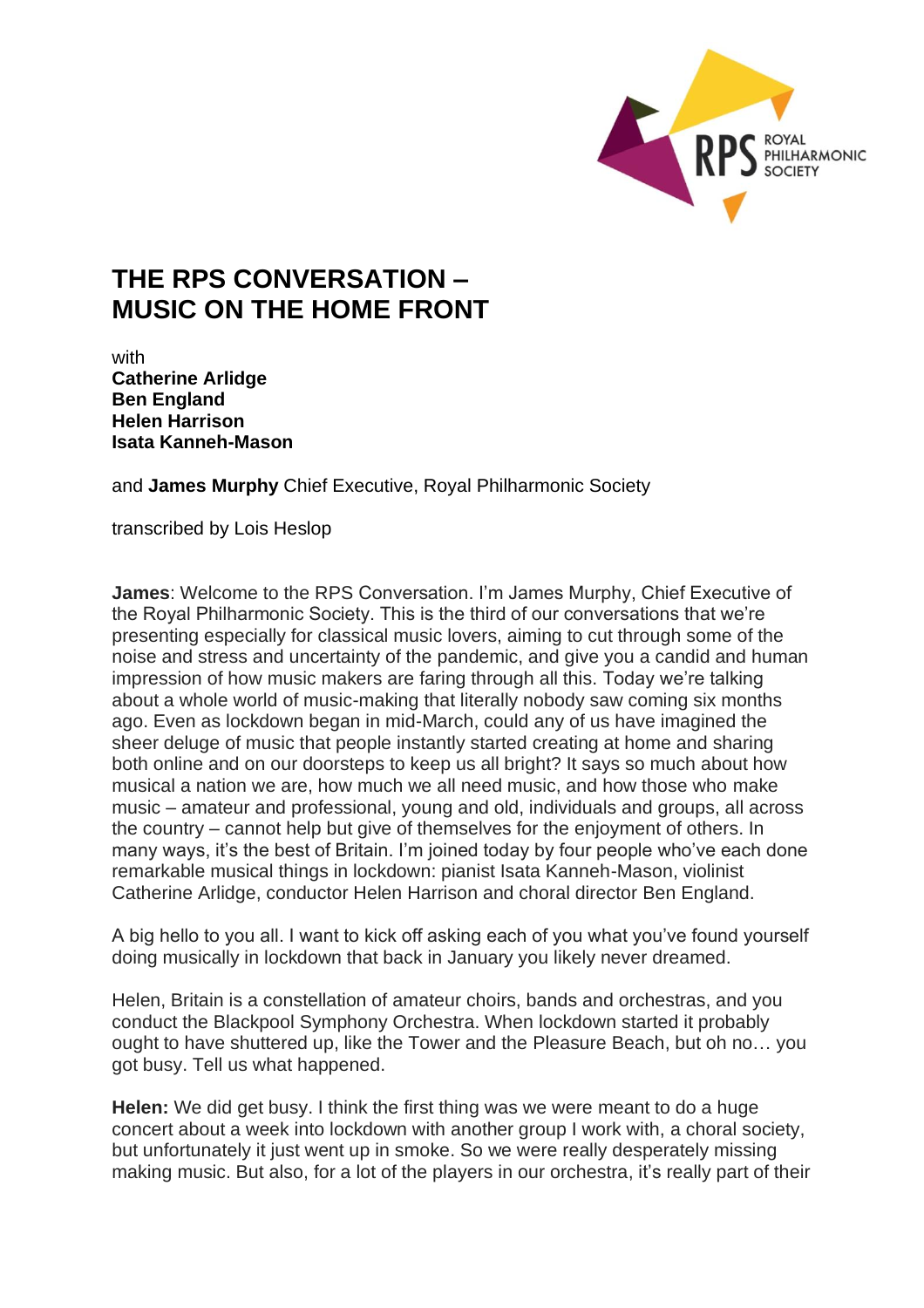lives, some of them are in three or four amateur orchestras, it's integral: and we were just all missing it. So the first thing that we did is we wanted to come together, so we thought 'let's have some online coffee breaks', and it happened to be on Thursdays as well, and usually when we take coffee breaks it's me cracking the whip saying 'come on, let's get back and rehearse'. Basically from there, we saw the 'Clap for Carers' and some of our players had just been outside playing *Somewhere Over The Rainbow* for their neighbours and we thought that if we do that, record it in isolation, the usual shebang, and by doing that, we were really fortunate that we managed to raise some money for the food bank in Blackpool. As some of you will know, Blackpool has a lot of social deprivation so it's been really good to turn something so negative into a little bit of brightness for everybody.

**James**: If folks at home haven't seen it, do hunt it down, it's [the most beautiful thing.](https://www.blackpoolsymphony.co.uk/bso-in-lockdown) And amazingly high quality. I think you were out of the gate faster than most of the professional orchestras with this, and really set a standard there. There's even a little 'making of' film on your website which is so charming and in it you say that you had to get together and do something like this because 'making music together isn't just something you do, it's a part of who you are'.

**Helen:** It's part of who we are, yes. I think this is the thing whether you're a professional or an amateur. Obviously working in a lot of these groups, I'm often the professional in the room, but here's the thing about our amateurs: they're actually choosing to be in that room, they're not doing it because they have to be there. They really, really love it and it's really a big part of everybody's life, and I have to say that for me as a conductor it's really driven it home that we really do need people like that, because I don't make any sound at all! I can wave my hands to my heart's content but it's all a bit academic. At times I have thought 'who am I?' at the moment but other activities I've been involved in have shown the totality of what music does. If you're a music director or anyone working with any musicians, it's not just about coming in and doing the music. Now more than ever our role as music leaders is to stand up and help communities and provide hope and leadership within these opportunities. So there's been a shift in my job, and it's changed a lot, since January because it used to be rehearsal, conduct, next rehearsal, but actually it's been a lot more of a wider picture about actually what music means for our communities and keeping it going, and I think I've learned a lot from the process. Talking to the orchestra, and I also do an opera company locally, and all the other groups, we don't want to lose this enhanced connection we've got which I think will feed into the music we make when we get back together.

## **James:** Thank you so much.

Isata it's no secret what you've been doing in lockdown. I gather that 1.7 million people tuned in to the fabulous BBC One programme charting you and your six sibling's endeavours in lockdown at the family home. And then there's been all your Facebook Live performances. When did you realise you were going to turn your house into a concert hall and let all the public in? And I have to ask, being the eldest sibling, were you in charge…?

**Isata:** Well I'll answer the second question first and the answer is a simple no! It's got to the point where all my siblings are more or less adults, or at least they think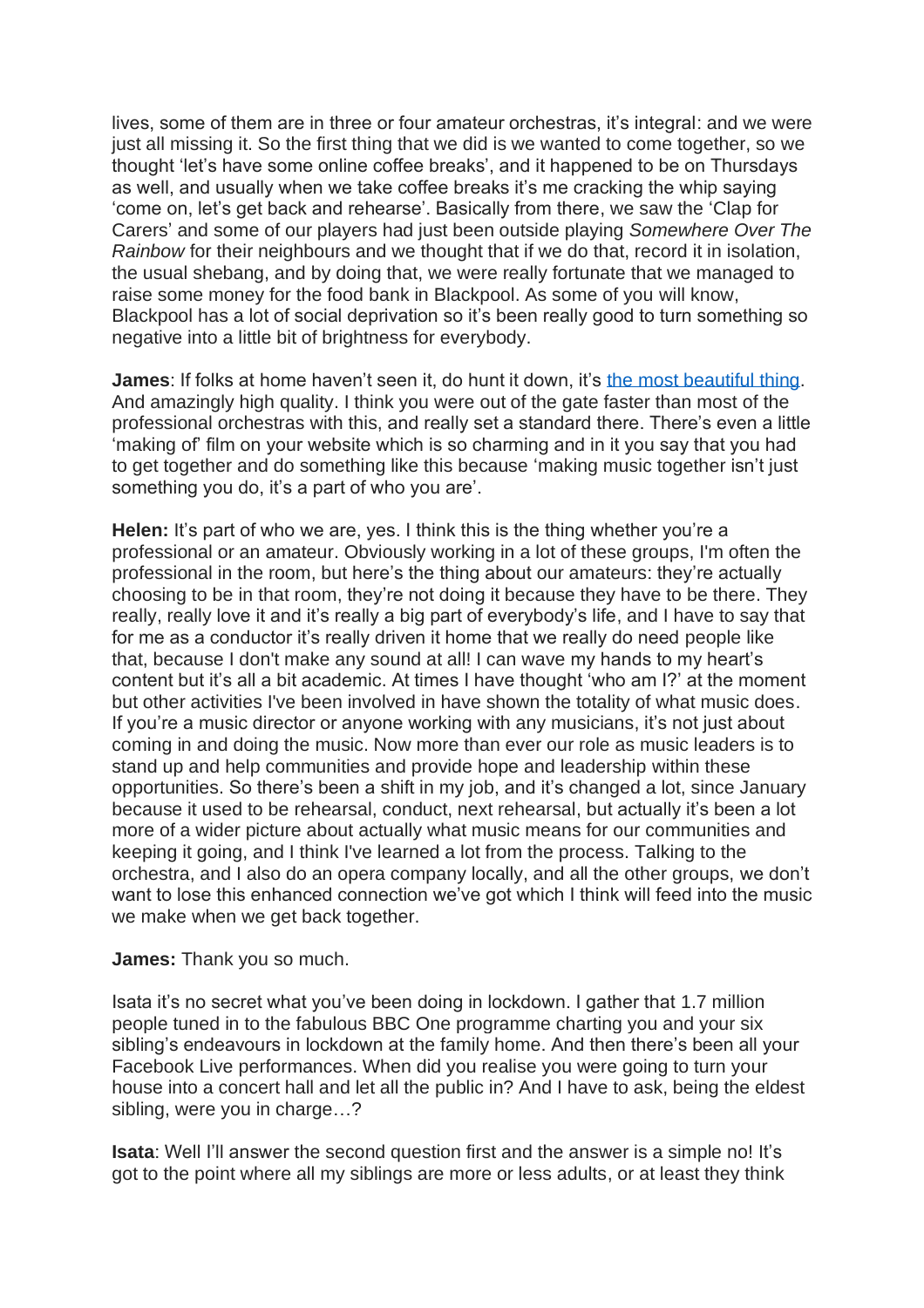they are, so I'm not really in charge anymore. I think that as soon as we got back home and this lockdown period started, at first we were flooded – as many musicians were – with many cancelled concerts and disappointing news so of course we were all quite down initially, looking at the state of the world and particularly the music world. After that period finished, I think it was probably about a week or so, we thought there has to be some way forward. We can't just sit here for several months watching concerts get cancelled. Several musicians were already doing quite a lot online and posting things on Instagram and Facebook and that's when we came up with the idea of doing these weekly 'Lives', we thought it would be a great way to keep sharing music with people even though we weren't performing. Also for us as well, it's having that weekly pressure: I think all musicians need that otherwise you go into a hole and don't really get anything done. I think as musicians we need to perform and have structure in order for our pieces to get ready. So it was useful for us and hopefully it added something to all the people watching. So yes, online has become the way forward for many musicians at this time. Of course it can never compare to the real thing, but it's definitely added a lot to many people and to us as well.

**James:** Catherine, you're a violinist with the City of Birmingham Symphony Orchestra, founder of the fabulous Stringcredibles, and you're the Artistic and Educational Director of the National Children's Orchestra. So you're already busy but lockdown hasn't seemed to slow you down in the slightest. You even seem to corral more and more of your family and neighbours each week to play out on the street for the 'Clap for Carers'…

**Catherine**: We started playing on the street, a little bit like Isata, we had a gloomy patch where we sank in everything and I was furloughed from the CBSO quite early on, as soon as we could be furloughed, so all of that fell off a cliff. My husband is a doctor, a GP, and he got Covid quite early on in the process. We also live quite close to the biggest hospital in Birmingham, the Queen Elizabeth Hospital, so we've got a lot of NHS staff and carers living very close to us. So it felt very poignant at that first opportunity to do *Somewhere Over The Rainbow* on the street that we should be doing something, that we had a calling to be out there and be sharing the expertise that we had in a way that might be welcome and helpful.

So it started off with my children, two play the violin and one the clarinet, and then I phoned a family down the road that I know have a violin, a double bass and a trumpet, so they rocked up then we had a slightly more balanced ensemble because we're a bit treble heavy on our end, so we had a bit more on the bottom end which was good. Then the jungle drums got going and two more double basses turned up the next week, and then a saxophone and another clarinet, and basically it just grew and I was getting WhatsApps from all over the place saying 'can we come and join your band?' and it was like 'yeah, kind of!', but the trouble was the line-up was so eclectic with such an unusual group of instruments that you couldn't just say 'play this', we had to arrange everything every week. So we started off with *Somewhere Over The Rainbow* and every week we added new things and by the end we had quite an extensive repertoire for this very unusual ensemble. But it was something that grew and had a life of its own.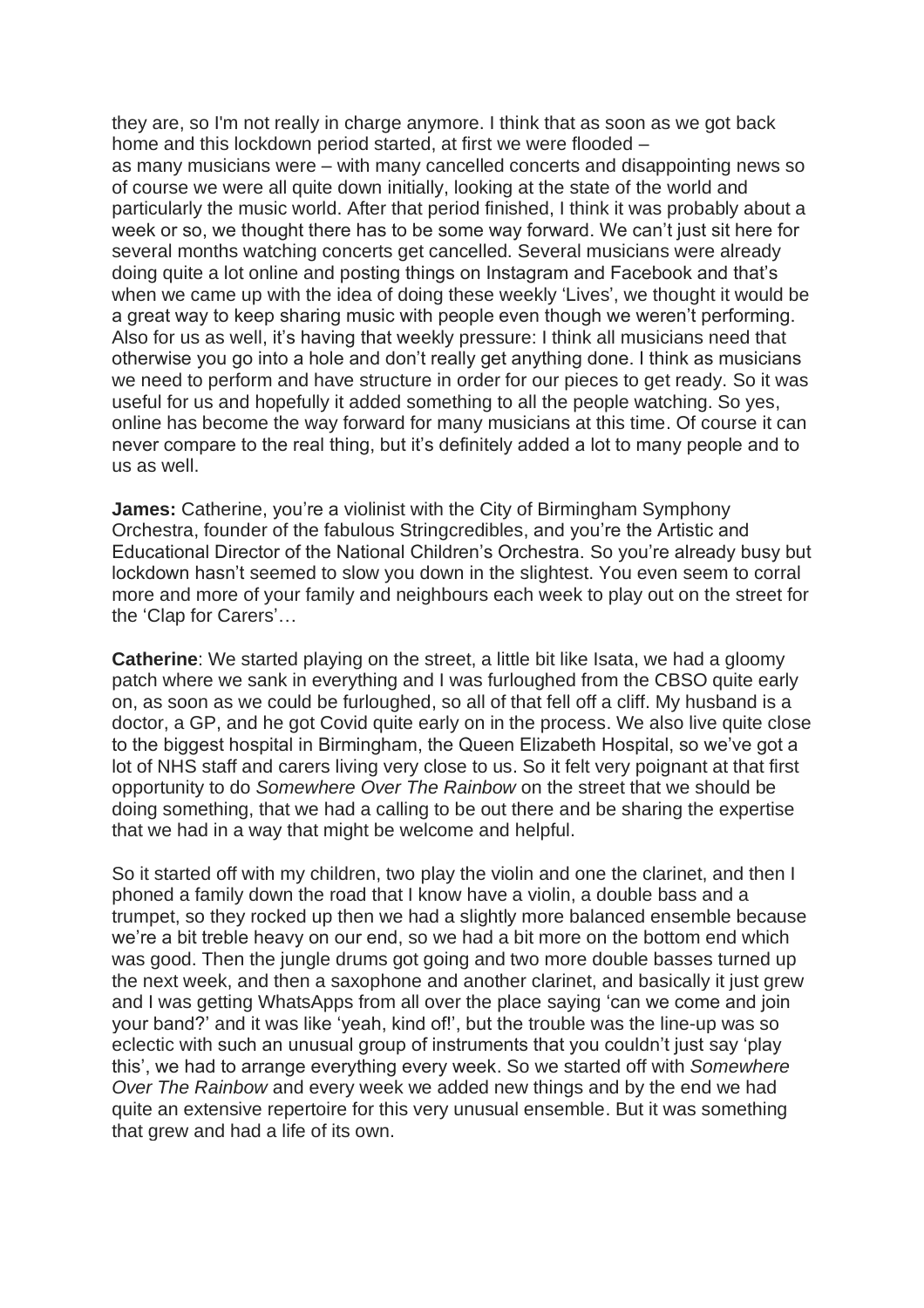Luckily for us there's a police chief constable who lives around the corner who I  $d$  didn't know, but he rocked up on the first one and tweeted about it – in a positive way. It was that scary time at the beginning when you shouldn't be inciting people to join anything because people were supposed to be locked down, but he came every week which was brilliant so then I knew we were kind of safe. Police cars came to check that everyone was doing what they should be doing, but I think he was very adamant that we should continue, as long as people were being respectful and distancing. We managed it thankfully and we went out on a big high with a big rendition of ABBA's *Thank You For The Music* and that was it! I don't know if we'll ever make a comeback but it was great while it lasted.

**James**: I love this idea that music could cause uprisings, and clearly it magnetises and galvanises people. Catherine, do tell us a bit more about the webinars you've been doing for the National Children's Orchestra. The NCO, by its very nature, gets together for courses then pops up in concert halls but you've really turned it inside out and shared all of this online and we've seen lots of famous musicians taking part and revealing a completely different side to themselves.

**Catherine**: With NCO it went off a cliff as well like CBSO – all the activities were cancelled. First of all our Easter courses were cancelled, then all our regional activity was cancelled, then our summer courses were cancelled, and it became clear that we really wanted to do something to keep the children motivated and engaged. We did a big research survey with the kids about what they were missing and what they wanted, and what they wanted was: friendship, fun, and to learn new things. So we thought okay, let's take those things and distil them into something that we couldn't do at any other time.

The beauty is in lockdown everybody is free. So I could just email anybody that I could find the email address of anywhere and say 'could you give me 45 minutes of your time?' and so we've had Mirga, we've had Jess Gillam, we were in Isata's with her siblings Sheku, Aminata and Mariatu, and we've had Olympic athletes, we had a politician Thangam Debbonaire, we've had players from the Berlin Philharmonic, the London Symphony Orchestra and Royal Opera House: basically anybody that I was cheeky enough to ask, and nearly all of them said yes! Once it was clear that it was fun and we knew what we were doing, people started saying 'sure, why not', and so we've got Tamsin Grieg coming to join us, and Bill Bailey, and some really great people. Hopefully it's just keeping that spark of enthusiasm about performance and energy and motivation in people. And it was always on a Friday afternoon just before the Kanneh-Mason thing: it was perfectly timed, so they went straight on to Sheku and Isata's house, so it was a nice end to the week, I think. People would look forward to it in a happy way.

**James**: And it's all still on [YouTube](https://www.youtube.com/user/ncogb) so people can enjoy it.

Ben, what haven't you done in quarantine? You conducted the [Self-Isolation Choir](https://www.theselfisolationchoir.com/) which united over 3000 people to sing *Messiah* from home, and created the [Quarantine Choir,](http://www.benengland.com/) QC Kids, and your YouTube platform [homechoir.co.uk](http://homechoir.uk/) where you're sharing sessions to keep people singing every day. Where did this all come from?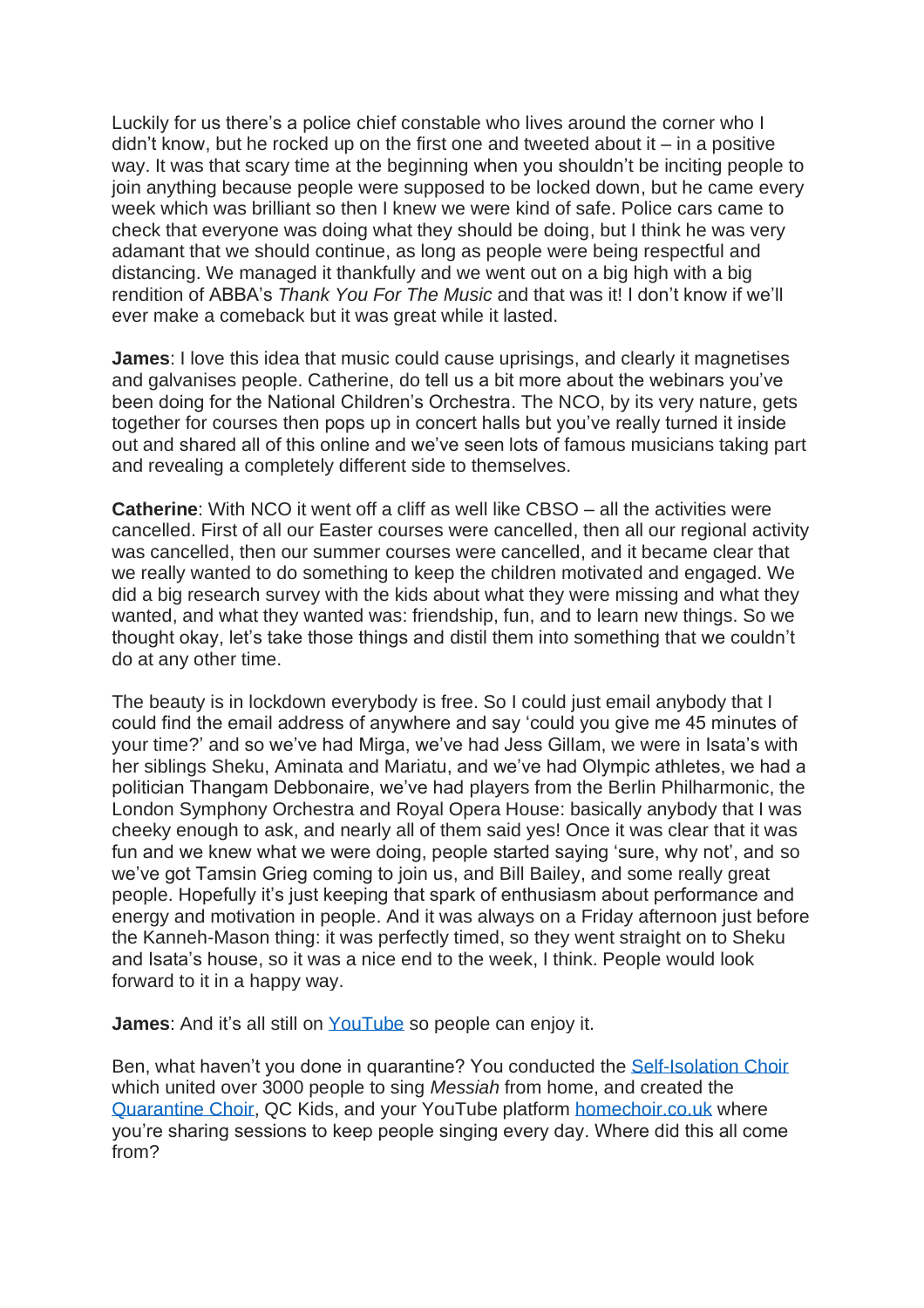**Ben**: I hate to use the word but it has been quite a journey. It all came from a dark patch. I think everyone's had the same experience: all my choir rehearsals, all my orchestra rehearsals were all cancelled pretty much at the same time on the same day. I was due to go to a choir rehearsal and I had the phone call saying 'nope we're shutting down' and I sat in my front room with the curtains drawn in the dark thinking 'well that's that then, it's all gone'. I had a little bit of a sad moment and then I thought to myself, 'well that's great, I can get on and catch up with all the boxsets I haven't watched' so I started making plans to do some really serious Netflixing, and then I honestly had a real moment…

I work with a lot of choirs, some professional and some amateur, and in all of those choirs there are those people who rely on the choir rehearsal – as they say – as a lifeline. I visualised very clearly one of my choristers who had the week before come up to me at the end of the rehearsal and grabbed my arm in the way that some ladies of a certain age do, and said to me her husband had just died, I think two weeks before. She said 'I didn't want to come back to choir but I thought I should and I'm so glad I did because this is my lifeline.'

That's the last thing she said to me before lockdown, and I sat down and thought 'what are we going to do? how are we going to help this lady?' I got my phone out and I recorded a video, and thought I'd teach a song the way I would normally teach a choir. I won't be able to hear them but I'll look into the camera and imagine this particular lady and I'll do it for her. I put that up online and I got two subscribers: me and my wife. I did another one the next day and told a few people about it, and it built from there, and after a week we had 600 subscribers, and then a thousand, then two thousand.

It began as just having fun with it, trying to be light-hearted and trying to take people's minds off the fact we were all stuck in together, and I was making these recorded videos and putting a lot of time into editing them and trying to include shout-outs to people. At one point we had almost a mourning period when people would send in posters for concerts that never happened. I would say 'so here's the Bristol Choral Society's concert that isn't going to happen but will happen one day.' From there I was put in touch with this chap called Mark who had just set up the Self-Isolation Choir, and he was looking for a musical director because the chap he had asked to take it on was stuck in Greece on a little island with only a Vodaphone 3G connection and he couldn't stream.

I found myself three days later in front of the Self-Isolation Choir. We thought there were going to be a few hundred people but there were 2000 by the end of the first week, singing Handel's *Messiah*. It grew from there, and we ended up with 3500 in the choir. As Catherine was saying, we reached out to some amazing musicians, having intended to just use a few choristers from Wells Cathedral and maybe a few instrumentalists to put together an orchestra. We ended up with Laurence Cummings who is a phenomenal practitioner of Handel, a Baroque orchestra, some of the best vocal soloists in the world singing with us, and people from every continent, every country, coming along and singing live and saying what it meant to them to be singing again.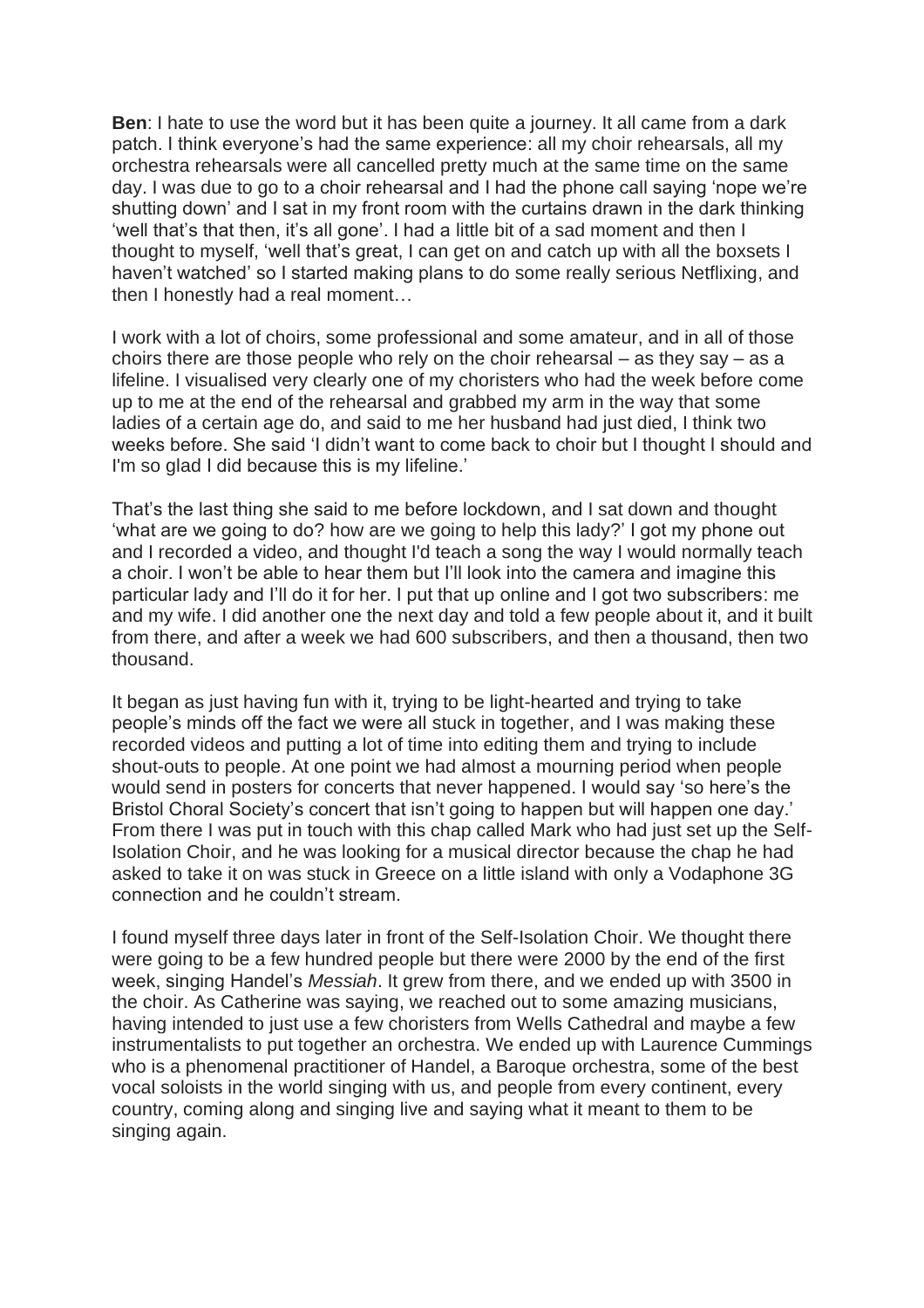After a while it became really clear that what we had here could be a model for the future, not to replace singing in person but to augment it, and certainly to give us something to do while in lockdown. Since then, you're right, we're on every day now, and I do a daily broadcast with the Quarantine Choir, which is light-hearted singing. With the Self-Isolation Choir we're about to have a summer school and next week we're going to learn Handel's *Zadok the Priest*, and Parry's *I Was Glad*, and yes… it's been busy!

**James**: It sounds like you're going to enjoy the break when things go back to normal!

So lockdown has for now made our homes into performance venues of a kind. I think people have surprised themselves how easy this was and the tech was at our fingertips all along. As lockdown eases, do you think this will last? That it maybe represents something of a revolution?

**Isata**: I think it will be a mixture of both because I think people really do crave reallife social interaction and nothing will be able to beat a live concert. I actually think in being deprived of live rehearsals and live everything, people will have a renewed love for it, so I'm hoping we'll see more people wanting to go out and watch concerts once that's possible. I do think however now that we've done so much online, people are more aware of it. I definitely wasn't much of a tech person before this and I wasn't really that big on social media either, but that has definitely changed over the last few months so I think that kind of online presence will also continue.

**Helen**: I totally agree with all that. I've really enjoyed watching lots of little things on social media, from all kinds of creative people doing funky things, there's been bassoons, [the 'Knight Rider' cello,](https://www.youtube.com/watch?v=eYf595EJAc4) and even I have just sat there and said 'wow that's amazing'. And so many of my friends have done their own little TikToks, so I hope people have more confidence in what they're able to do and think to themselves 'right, well I'll give that a go.' I think you're right there might be a blend of it all, as we are all craving live performance, let's be honest, aren't we.

**Ben**: Particularly at the moment, if you look at the apparent risks in professional music, from what I understand, string players and pianists aren't at more risk performing than just being in the same room, and then it goes up the spectrum from there and at the top you have singing perceived as the ultimate 'super-spreading' activity. So I think we'll be in the situation until there's a treatment or a vaccine that we won't be able to meet face-to-face and sing safely.

But when we do, I think there will be an element of this online singing and rehearsing that does go forwards. I was talking with a colleague who said that in all seriousness choral singing and rehearsals haven't changed much in 200 years. We still go to a church in the evening after work and we get these musty old scores and we sit there, and you only sing for about a quarter of the rehearsal because you're waiting for the conductor to go round and do the sopranos, the altos, the tenors and then you get to sing. A friend of mine said it's like an American football match: fifteen minutes of action squeezed into two hours.

What this model gives you… with Self-Isolation Choir, everyone rehearses on the Monday, sopranos rehearse on Tuesday, altos rehearse on Wednesday and so on,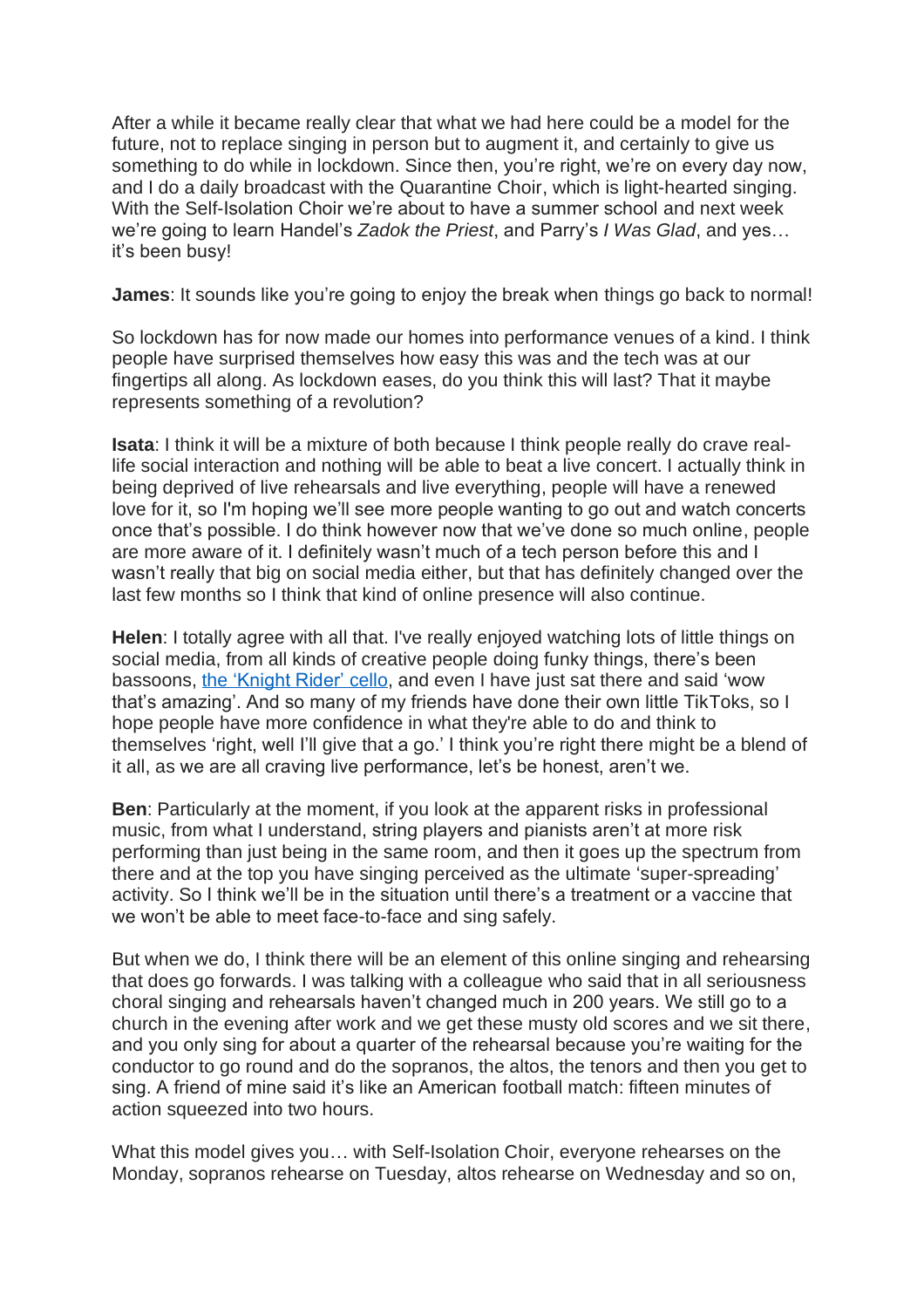so you get a really focussed rehearsal. When did you last hear a choir do an hour's tenor rehearsal? It just doesn't happen. It's all recorded, so at any point if you miss something and the conductor goes too quickly, you can pause it, you can rewind it, you can pause in the middle and go and have a cup of tea, the conductor will never glare at you if you sing something wrong… there's all sorts of benefits to it that I keep getting told are really good.

When we come out of lockdown, obviously we will have face-to-face rehearsals, but I know for a fact I will still be using the online component to act as a revision aid, as a teaching aid, and really for those people who can't get to rehearsal. That's why I came up with the idea of Homechoir in the first place: it's for those who can't actually physically get out of the house or if they're in care or in hospital, it means they can be involved as well. There are advantages to it. It's not going to replace it but it is going to augment it, I think.

**Helen**: What's been so interesting, we've been talking about technology and in some of the groups we work with, we may have people a bit fearful of technology and let's face it: we've probably all learned masses even if we thought we knew a little bit. I'm really excited about the fact that we've had to change so much. It's going to open up possibilities for what we do and, in some of the areas we work, in the way we want to continue to attract new members to our groups. Hopefully it's going to help with the whole confidence issue around technology and make people a bit less fearful of things changing. For me things always need to be moving forwards otherwise we will go backwards, so yes there are real benefits.

**James**: I wanted to ask what music-making at home permits that perhaps it doesn't so readily do elsewhere. A friend told me that their child had been more inclined to put their hand up in lessons conducted virtually at home than in the classroom. Catherine, in your webinars we've seen such joy and freedom from even venerable artists like RPS Award-winning conductor Mirga Gražinytė-Tyla. Has lockdown somehow cracked open classical music's sense of propriety, and might this be a good thing going forward?

**Catherine**: I think there's definitely a side to this whole lockdown that when people see you in your home, you're more of a person, less of a celebrity or a hero, so we're more equal in that respect. I think people feel comfortable, because this just feels like we're talking to each other when eventually probably thousands of people will have watched it. It feels quite intimate and fairly safe, in a lovely way. And even if it's live, it still feels just a bit less scary, I guess. I think it's humanised classical music in a way. Also we're able to talk about things in our webinars like 'Do you ever get nervous?' or things that are quite personal sometimes to people that they might not want to share, but they seem very open to share even some of the most difficult things. It's very useful for a young child to hear that Mirga was very nervous when she first conducted at the BBC Proms for example, because she's human, she's like all of us, and it is a leveller in that respect.

**Isata**: I completely agree. As you say, I think it levels everyone out. To see all these great musicians that we all look up to… to see that they're all in exactly the same place. At the end of the day we all have to deal with the cancellation of concerts and we all have to broadcast from our homes. I think it just makes everyone feel closer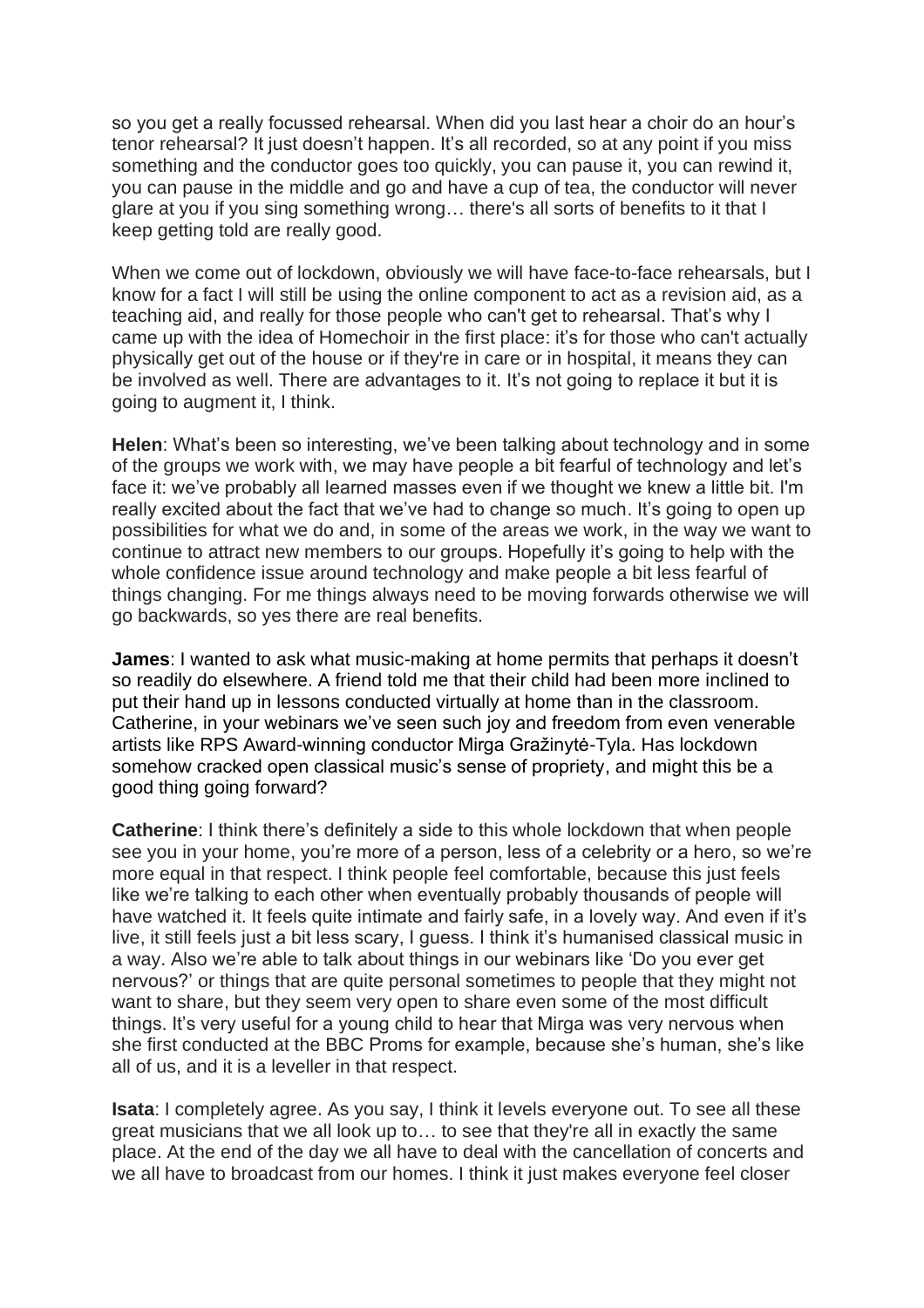and more connected. Also with these 'Live' streams we've been doing, you can reach people from all over the world. When we were doing our 'Lives' you would have people saying 'I'm tuning in from Australia, America,' all these kind of places. Normally you have to tour to get to meet these people so I think in that sense everyone is a lot closer and connected, even though we're far distances apart.

**Helen**: I can remember seeing some amazing, in-the-gods pianist and he was at his home with his slippers on, playing. It's those moments that really bring home, wow, the music was beautiful, but it really brought home what we've been saying: we are classical musicians and we are so lucky to do what we do, but we are just normal human beings, and there isn't this special… well, it is special but in a positive way. The slippers, to me, said it all.

**Ben**: I think you're right: the ability to reach out across the world and really humanise classical music is perhaps something that we weren't able to do a few months ago but now, half of you have got bookshelves in the background and it makes us feel a bit more human. When we look in the comments and see, as you said, someone from Australia is talking to somebody from Berlin is talking to somebody from Hull, and they're having a really nice conversation. They're all saying 'shall we meet and have a Zoom coffee later on?' and it's all these conversations and relationships that have sprung up that would never ever would have happened if we hadn't been in lockdown. It's almost as if when we came indoors we started looking more globally.

**Catherine:** There's an irony isn't there that the one thing technology can't let you do is play together remotely because of the latency and the time lag, but if you park that one thing, there are 89 other things that it can do, do you know what I mean? So although that's at the heart of what we do all the time, actually thinking okay, let's look beyond that, let's not get morose about the fact that we can't do that. There's so much we can do. At NCO it's certainly going to be part of our future forever now, and it's given us an opportunity to invest the time in understanding the technology, understanding what can work, translating that into how it might work for children, how it might increase our reach, how it might increase our accessibility to children whom we might not be able to reach otherwise.

I think it's going to be a super-powerful tool and I'm very excited really to have had this time to understand it better and make it work well for us. We're just about to launch a three-week digital residency for all our little people that they can dip in and out of, and we're working out what it is that will work really well for them. We'll see what does and what doesn't work, I'm sure not all of it will. But until you try, you don't know and I think that's another thing: that it's brought risk to us in a good way. As a performer, as a musician, you crave that in a funny sort of way as well. Performing is about taking that risk and seeing what happens and living in that space, and I think that's a kind of unusual and exciting tension we've found in having had this time.

**Helen**: And you said you're going to keep elements of what you've been doing with NCO? I think that's going to be the challenge because once you're in rehearsal mode, often for a lot of the groups I'm with, always rehearsal time is the enemy, isn't it? It would be really good to retain these other elements which are enhancing and which we never had time to do, or we said we'd get to them someday – 'digital's coming!' – well it's right here now, isn't it.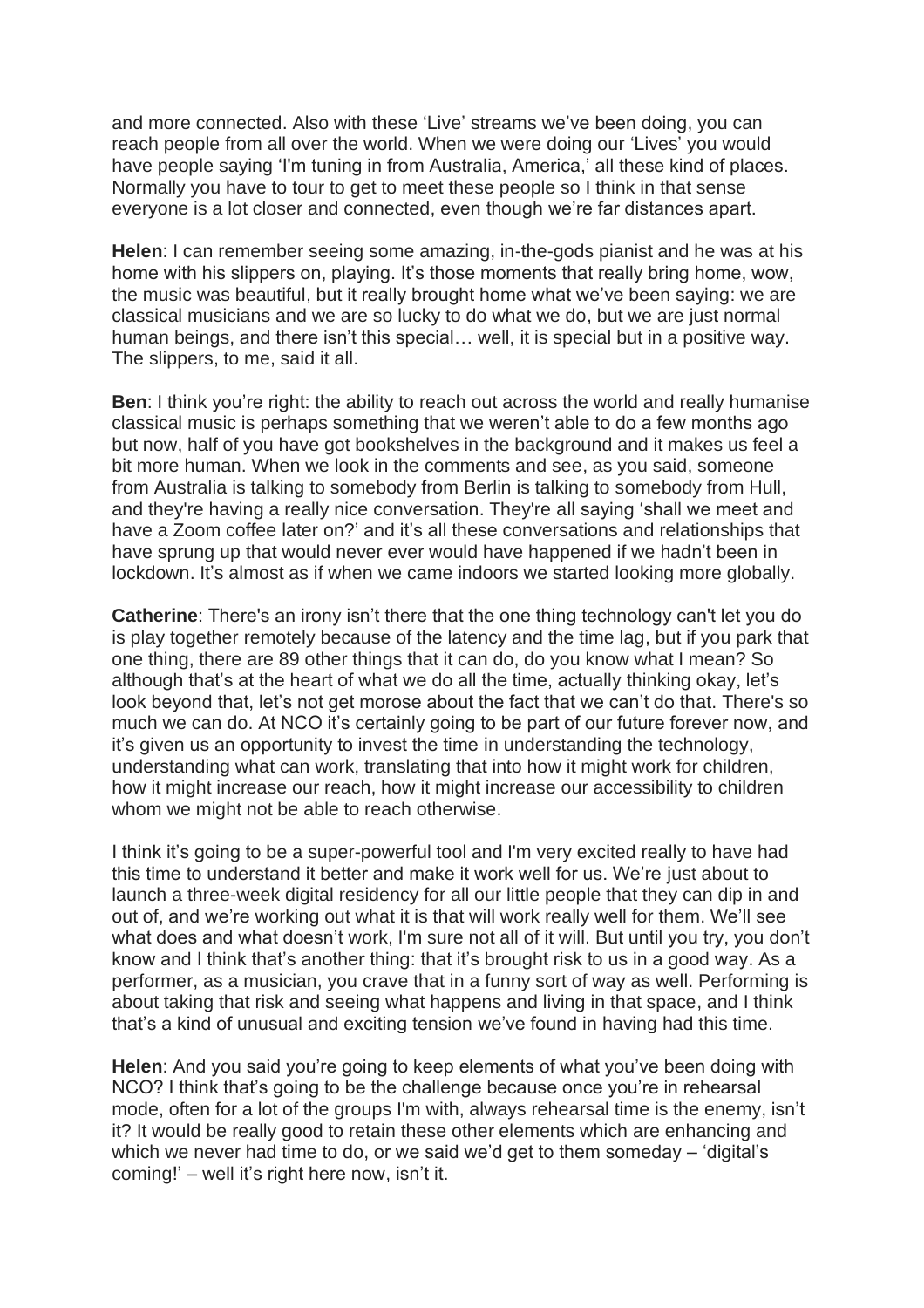**James**: Ben and Catherine, share with us what have amateur musicians been telling you they have valued from the things that you've been able to offer through all of this?

**Catherine**: We did a big survey of the children at NCO to find out what they were missing, essentially, and what they valued. As I said earlier, it was friendship, seeing and meeting up with people; it was having fun, simple as that; and it was learning things. That was the feedback we've had from the webinars, that people have just kept coming back and back because that's what they're getting, they're getting the fun and the learning and the joy and the sense of community and belonging to something when you're feeling a little bit isolated.

**Ben**: I completely echo that. It is the feeling of community. Those people who come along to choir each week or to orchestra, it's the thing they look forward to most, and if that's taken away then for a lot of people that's a very dark thing for them to have to deal with. For a lot of people, the music is a big part of why they come along and there's an element of retaining good vocal health and maintaining vocal expertise, still being able to sing the high notes when we come out of lockdown. But for most people, it's about retaining those links or even forging new links and being part of something bigger than yourself. *Messiah* was genuinely moving and actually quite a spiritual experience – and I don't mean that in a religious sense but in a sense of, as I was standing up and conducting, I knew there were thousands of people all round the world standing and singing in that moment. Maybe not exactly at that moment, maybe 20 seconds after I give the downbeat they start singing, but it's all happening and to watch hundreds, thousands of comments streaming up saying 'I'm crying, this is one of the best things I've done… I can't believe how much this makes me feel better… I can't believe how happy this makes me' …at the end of the day, it's needing to be connected to everybody. That's what we lost, and that's what this technology has allowed us to rebuild in a new way. As we've said, it's not going to replace face-to-face music, but it is going to be another way of forming those bonds.

**Catherine**: There's a great quotation from C.S. Lewis which lives with me which says 'I read to know that I am not alone'. And I think music is even more that, in an extreme version. I think that's what this kind of work now has done: it's reassured people that even if you are physically on your own, you are not emotionally or spiritually or society-wise on your own.

**Helen**: In a sense, everything that music has been achieving with people playing in the neighbourhood, online, any concerts that have happened at all during lockdown, it's underlined what we know – how powerful music is and what it gives, apart from just the cultural aspects, all those things that we all as musicians know about and spend our lives telling how great it is – this has underlined that. Obviously we know, whether we like it or not, things are going to be difficult for the next year or so, especially economically, but the need of music, especially I would say for young people, is going to be even more critical. I've worked with the youth orchestra in Lancashire and we had our first Zoom once we'd got things in place – we hadn't had a chance to interact meaningfully until we got the safeguarding in place, quite rightly – and literally every single person from the orchestra was on that Zoom which shows how important the orchestra is to them as a young person, but it will be even more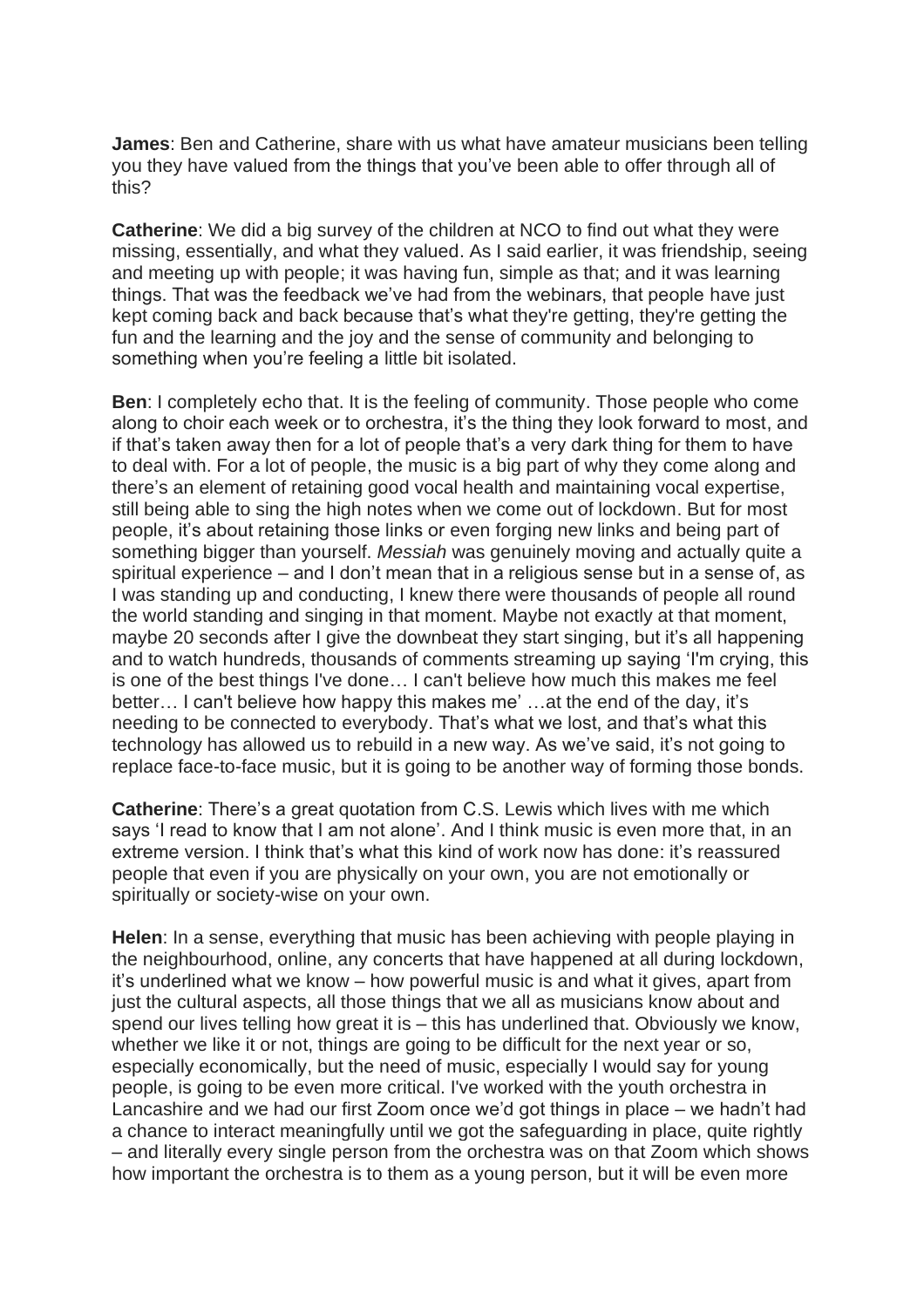important as we move out of this, especially with what we've all been through. I think we're going to have to work hard to make our case, to look after the musicians we work with and make music with.

**James**: Isata, on World Piano Day, you were actively encouraging pianists everywhere to share clips of them playing, like you've done yourself. You touched on this yourself: there's been a remarkable sense of levelling, almost a remarkable democratisation of music, even Lang Lang stuck at home somewhere. Have you felt this change your sense of connection with your audience and how you interact with them?

**Isata**: Yes, as I was saying, what's incredible is that we're now able to connect with people all over the world, and also the sheer number of people you're able to connect with. When you do a livestream you're able to connect with thousands and thousands of people. What concert hall can fit hundreds of thousands of people inside? That's been really amazing and I've definitely felt closer to people all over the world, audience members and also other musicians. Yes, pianists such as Lang Lang, and [Tom Poster with the violinist](https://www.elenaurioste.com/jukebox) Elena Urioste, they've been releasing a piece of music every single day; just to see all these musicians, to get to hear them more than you normally would, and to see them in their natural environment, it definitely makes you feel closer to everyone and that's what's been really amazing about this time. What's also been particularly inspiring for me is seeing the sheer creativity of musicians. We were all hit quite hard by this lockdown experience and we had to adapt quickly and drastically, and it's been amazing to see all the creative projects that everyone's come up with, and the ways in which we've used technology to make things better for people who are stuck at home.

**James**: You're right, it really has been a time for discovery, and an artist who you might have not had time before to go out of your way to hear a whole evening's recital by, you can suddenly get a glimmer of. There are now lots of people whose recitals I am really eager to get to who I didn't know about in the past.

**Isata**: Yes I think at first there were people who were worried, saying if artists are putting all this free stuff online, does that mean essentially there won't be any more concerts that people will want to come to? But I think it has the opposite effect. Seeing and hearing all of this music online for free and being able to access it makes you more hungry to get out to a concert and hear them live.

**Ben**: I think it also allows us to build a relationship with our audience that is more personal, that is more about us looking after them and providing a service, almost. With the Quarantine Choir, I am there every day at 2pm and there are people who set their watch by it – 'there I am, doing my ironing, and you're on in the background, and I really enjoy.' They send me wonderful messages, photographs of their baking and gardens and all sorts, and it's become much more of a two-way process. I run a choir on a Thursday night (or I did) in Chepstow and we've started doing our rehearsals online and I've got fifty new members of this choir who have joined from all over the world. The plan is that once we get back to face-to-face rehearsals, I'll stream the rehearsals. There will be a choir there live and a camera at the back streaming the rehearsals, so people will be singing along. A couple of people have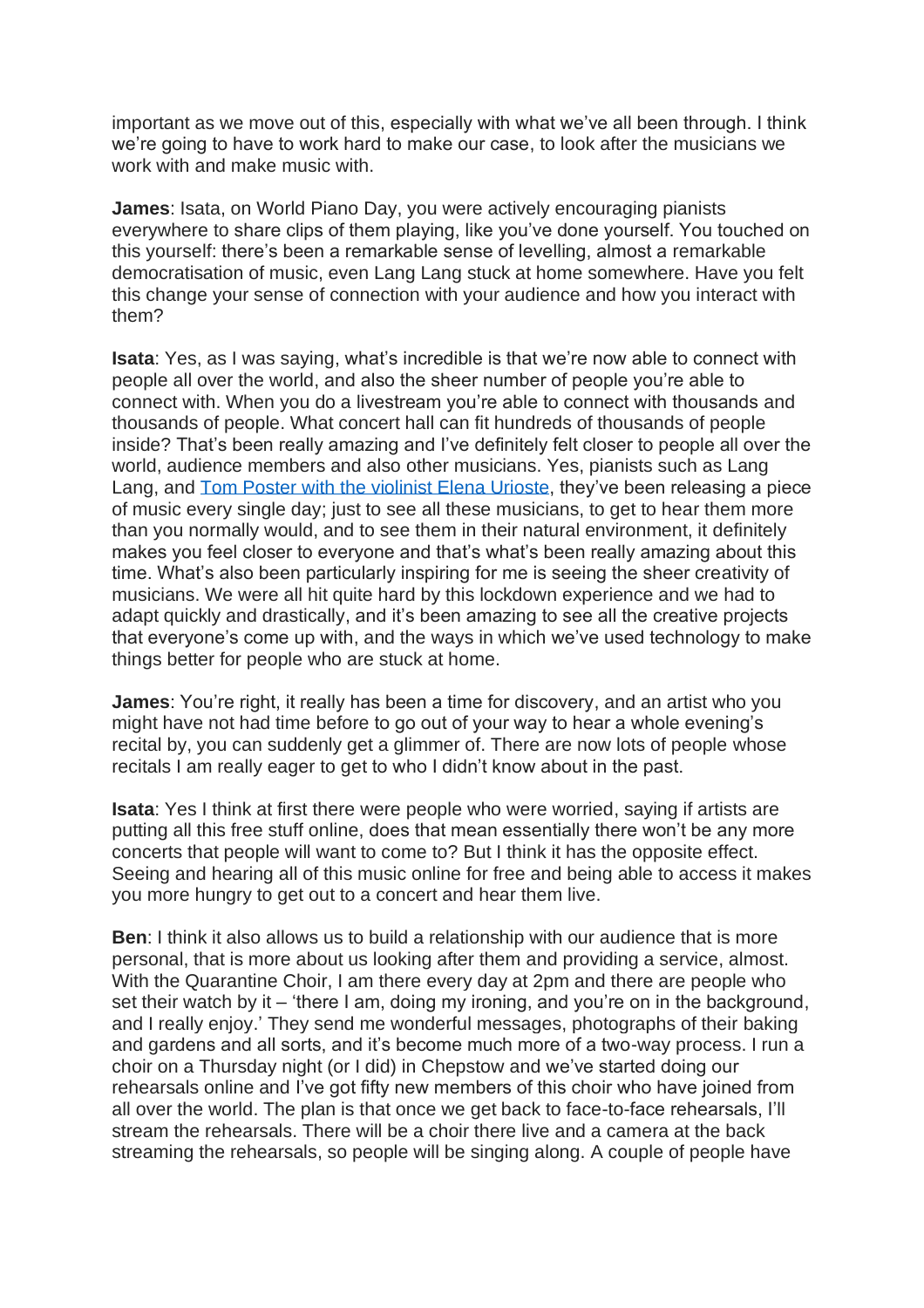actually said, somebody in Germany, somebody in America, that when we perform they will come over and perform with us because they know the music.

I think what we have done by putting out a lot of free music is to build a lot of goodwill, a lot of gratitude, and a feeling of support. We're trying to support people in the way that we can. I think Catherine was saying that your husband's medical, my wife's a medic too, and I always felt that I'm not a frontline worker, I can't be on the frontline and help in that way, as perhaps I would want to. But I can help in this way. I can put out choir rehearsals and I can put out singing to give people that sense of community and that sense of belonging, so that when lockdown is lifted perhaps it's helped them, and maybe they'll come to one of my concerts or come and join a choir so there is that reciprocal relationship that we've built.

**Catherine**: There's something in that about being more relevant, or finding a new relevance with people. We've got this technology to help us do that, and to help us understand what people are needing and feeling, and we felt that playing out on the street too. Every week we had to try and judge the mood of the nation almost in what we picked to play. If you pick the wrong thing you could get it so wrong. In the beginning we stuck with a lot of slow, contemplative stuff, because that's what the mood felt like, but from quite early on we had the *Can-can* in our repertoire and I thought, 'we can't put *Can-can* out, I don't think we'll ever be able to put *Can-can* out,' but then there came a moment when we could, when people wanted to have a bit more fun, be a little bit silly, and then we had them all Can-canning out here and that felt relevant and right, and I think it's exactly what you say: it's about understanding what the need is and building that connection.

**Helen**: And because everything has happened so quickly, in a way the function of music – I don't mean to entertain in a shallow way – it's become more real. I've been playing the piano literally for pleasure, then you hear the neighbours say 'oooh we love it, when we hear you practising, we come out with a glass of wine.' I've been lucky they've liked it! But then there is the pressure that oh gosh, I really have to practice this. Fundamentally that actual very close connection with an audience where they're people you really know, it's back to how it probably all started out, people singing very basically and connecting. Our concert halls are fantastic, but the nature of the space has leant itself to distance, in a way that sometimes is unhelpful.

**Isata**: I completely agree with that and I've definitely been noticing more of a willingness to experience music in a more fun way. I've always passionately believed that music should be fun, and fun doesn't mean silly or not played well, but fun in the sense that everyone should feel relaxed. When the NHS claps were happening weekly, my siblings started going out to the street and playing a bit of Jewish Klezmer music for the neighbours, and they really loved it and it really brought a sense of community in the area, and these kind of things wouldn't have happened normally. It's been really lovely to see it happening now.

**James**: Do you think this might rouse more people to find their own inner music, maybe to join a choir for the first time or to dust off a childhood instrument in the attic, and what might you say to encourage such people?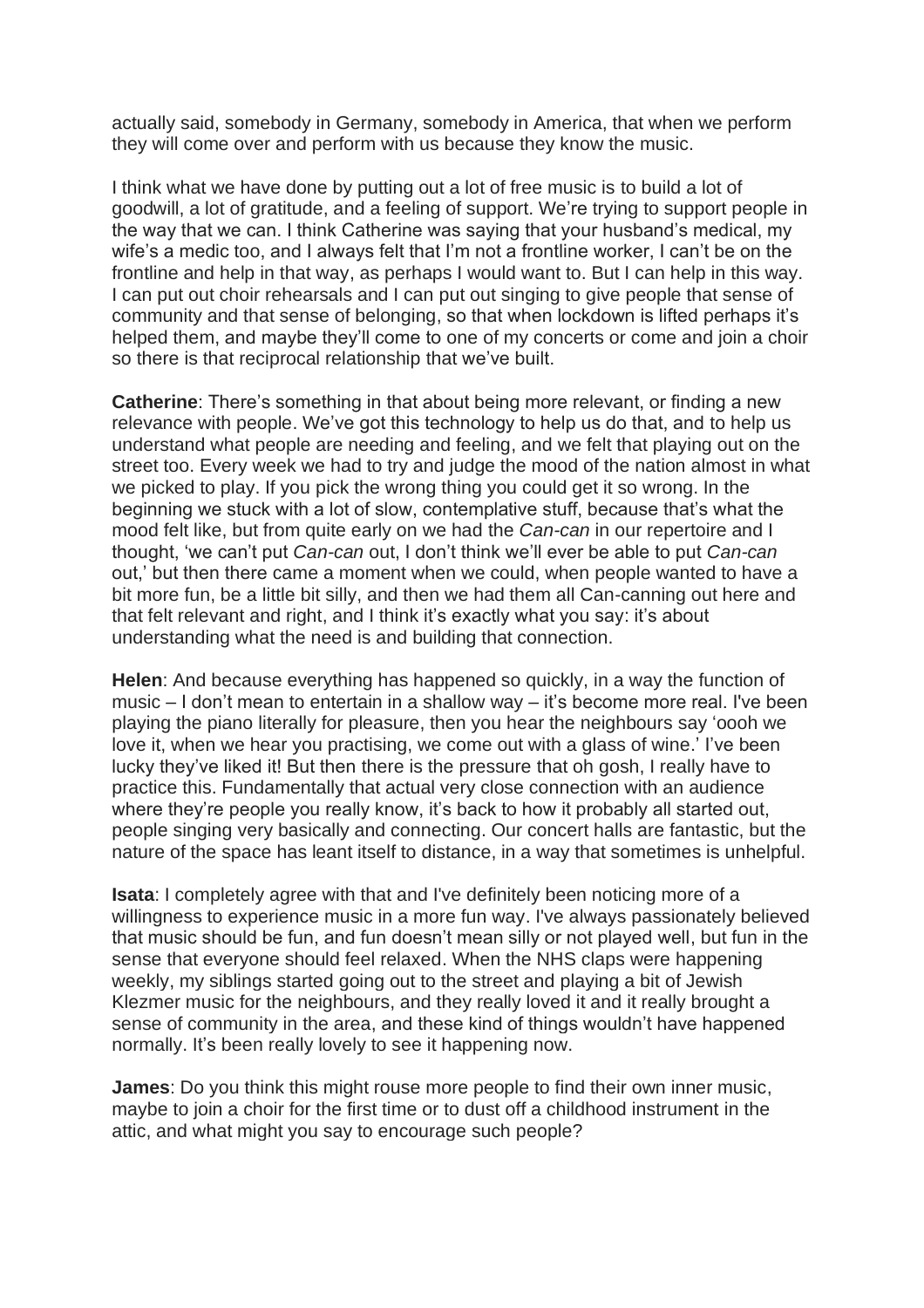**Isata**: I personally really hope so. I think that music is something that even if you haven't been studying it or you may have never played an instrument in your life or may have not played one for years, it's never too late. Even if it's just for your own pleasure and you don't intend to play to anyone else, music can bring you so much joy and fulfilment and this time has really highlighted that for many people. I really hope now people are at home more, they are starting to play music more when they perhaps may not have otherwise done so.

**Catherine**: I've got a little anecdote there: I don't teach very much because I haven't got time but I do teach one student who started playing the violin when she was 50 and she's passed her Grade 8 exam now. She's now in her mid-60s and I'm totally loyal to her because of that amazing remarkable journey. She's done an Open University music degree in that time and it's become a huge part of her life. Absolutely it's never too late and it's very easy to think it's a talent thing and 'oh I haven't got talent.' I want to try and bust that whole myth out of the water because so much of it is about wanting to have a go, trying, and having some fun like Isata says. Fun is definitely underrated.

**Helen**: There's been so much success in online teaching as well, so the issue of being busy and working, there are going to be so many teachers out there who can now teach you online if you've got an instrument, so just do it!

**Ben**: I think there's this model now of watching somebody teaching you through a camera, and being on the other side and being safe because they can't see you and they can't hear you. I hear a lot from my choristers saying 'I never would have sung this if there was any chance anyone could actually hear me! I'm getting it all wrong but you're still smiling and saying well done and I really appreciate that.' I've got people who sing in my Thursday night choir who sing pop songs and folk songs who have come along and sung Handel's *Messiah* for the very first time. They had heard the Hallelujah chorus, and even then only the first eight bars, and they actually learned the whole thing. For some of these people it was like learning to run the marathon, we worked on it for nine weeks and throughout I had choristers texting me on WhatsApp saying 'I'm exhausted, I've just sung the first part of *Messiah*, how on earth am I going to sing the rest?' And by the end there were streams of emojis, crying emojis, saying 'I can't believe how much this piece has changed my life, I can't wait to come and sing it in real life in the Royal Albert Hall.'

In addition to everything you folks have said, I think the thing this has given people is a feeling of permission: that it's okay. We're all in our houses, we're doing our best. The number of times I've been doing an online rehearsal and I've made a complete hash of something, live in front of thousands of people, and I've had to say 'sorry everyone, can we just do that again?' I've had messages from people saying 'I really appreciate that, it really humanises the whole process, you're human, we're human.' A couple of times I've been taking rehearsal, dressed up properly, like a newsreader, but underneath I'm wearing brightly-coloured shorts, and people get a glimpse…

**Helen**: What colour are your shorts today, Ben?

**Ben**: They're blue. I'm wearing blue shorts!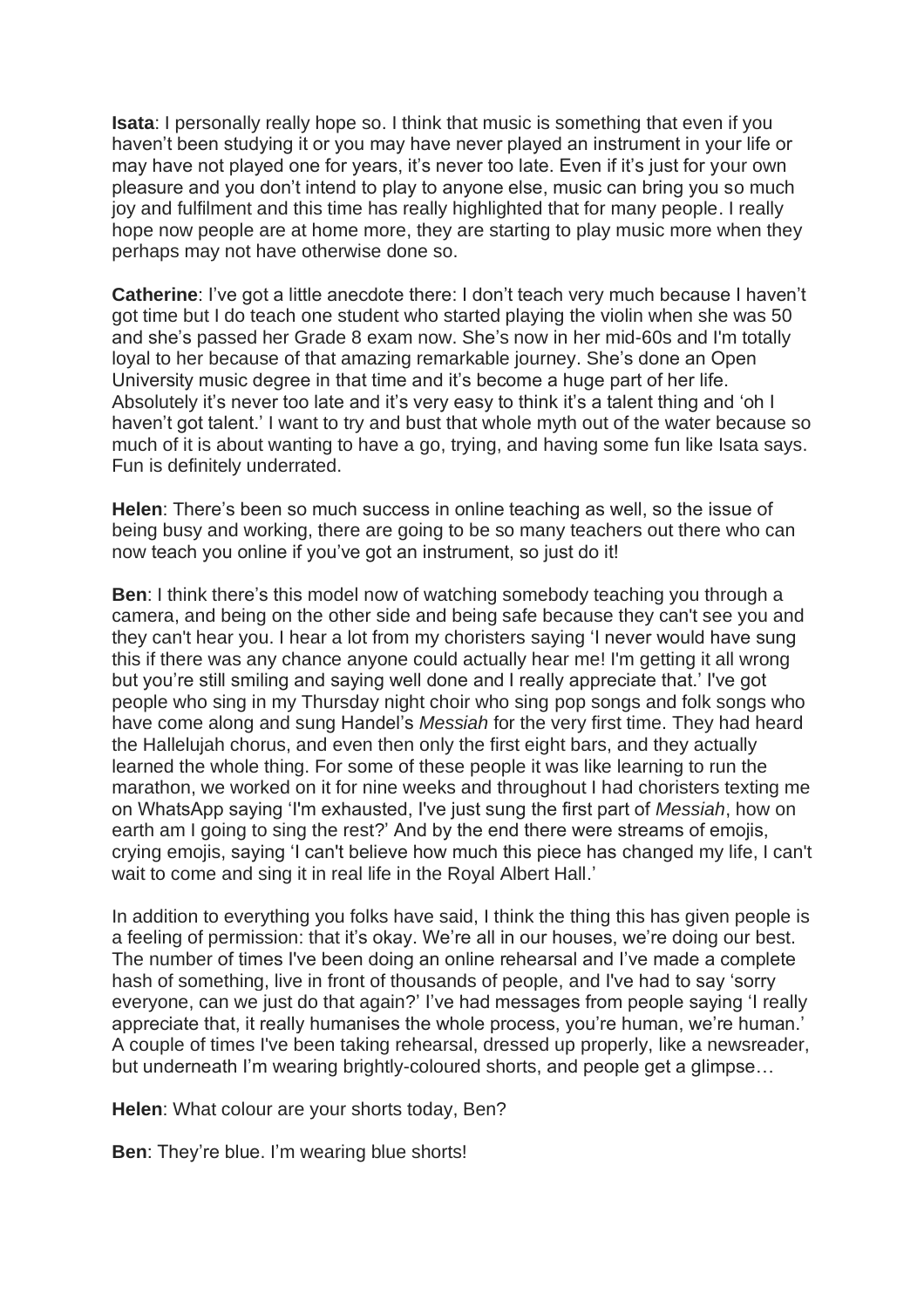**James**: I really hope that people listening do go and seek out all the wonderful things you've been doing musically online during lockdown. I wanted to ask each of you personally, what has musically inspired you in lockdown? Whose endeavours have you loved and recommend our listeners seek out?

**Ben**: Present company excepted of course, you guys have all been amazing. From my point of view, it's been all the little messages popping up on WhatsApp. There have been some amazing professional musicians putting out music, but it has been the families. There was an incredible family from near where I am in Bristol who put out a *[Les Miserables](https://www.youtube.com/watch?v=wdcS0Nbo7Ng)* medley of them singing about lockdown, and it's things like that, people taking an existing work and putting a humorous spin on it to make us all laugh, songs about tins of spam and toilet rolls and all the rest of it. I just love the ingenuity, the feeling that actually this is a challenge that we as a species are having to rise to, and we're doing it through music, through laughter. All the people who found a way to make us laugh through music, I think that was just inspirational.

**Isata:** As I mentioned earlier, I've been listening to a lot of the pianist Tom Poster [and violinist Elena Urioste.](https://www.elenaurioste.com/jukebox) They've been quarantining together and they've been putting out videos every day of arrangements and pieces of music and funny things. Not only was I impressed by their sheer commitment to doing something every day when we found it a lot doing something twice or once a week, but it was also lovely to see the creativity of their arrangements. That's definitely something I'd recommend.

**Helen**: I quite enjoyed listening to lots of podcasts on various things. Opera podcasts, so many conductors talking about their journeys, and listening to different people and musicians talking about their experiences. It's been nice to hear about other people's journeys to where they've got, and I've loved a lot of the inspiring content to watch, some amazing masterclasses, concerts. One really random thing, I came across the jazz pianist and vocalist Blossom Dearie and this one song *[Saving](https://www.youtube.com/watch?v=WVU_y935flA)  [My Feeling For You](https://www.youtube.com/watch?v=WVU_y935flA)*, and you know when you've got a song that just stays in your mind? Obviously there's lots of other classical music swimming around that I'm dealing with daily but that was it: it's got some really exquisite drumkit playing as well.

**Catherine**: I've really enjoyed all those things that you've all really enjoyed, but also the big collage concerts that people have been putting together that have obviously been really sophisticated and time-consuming, but how that has evolved as a genre when it started with some videos in landscape format and some videos in portrait, and some people a bit out of sync. It's evolved into something very classy, there's been some incredible videography and it's almost a new mini art form in itself. Actually being imaginative about that possibility, it's been exciting to see that journey.

**Helen**: Maybe that's another change we're seeing that we're still going to work through? Maybe when we do get back to live music, the visual element of what we do is going to be increasingly important. I know when we do get back we'll probably have socially-distanced audiences but again I think we can do some cool things with that. Rather than it be a penance or a punishment, thinking about the choirs, we can assume different shapes, because we have to.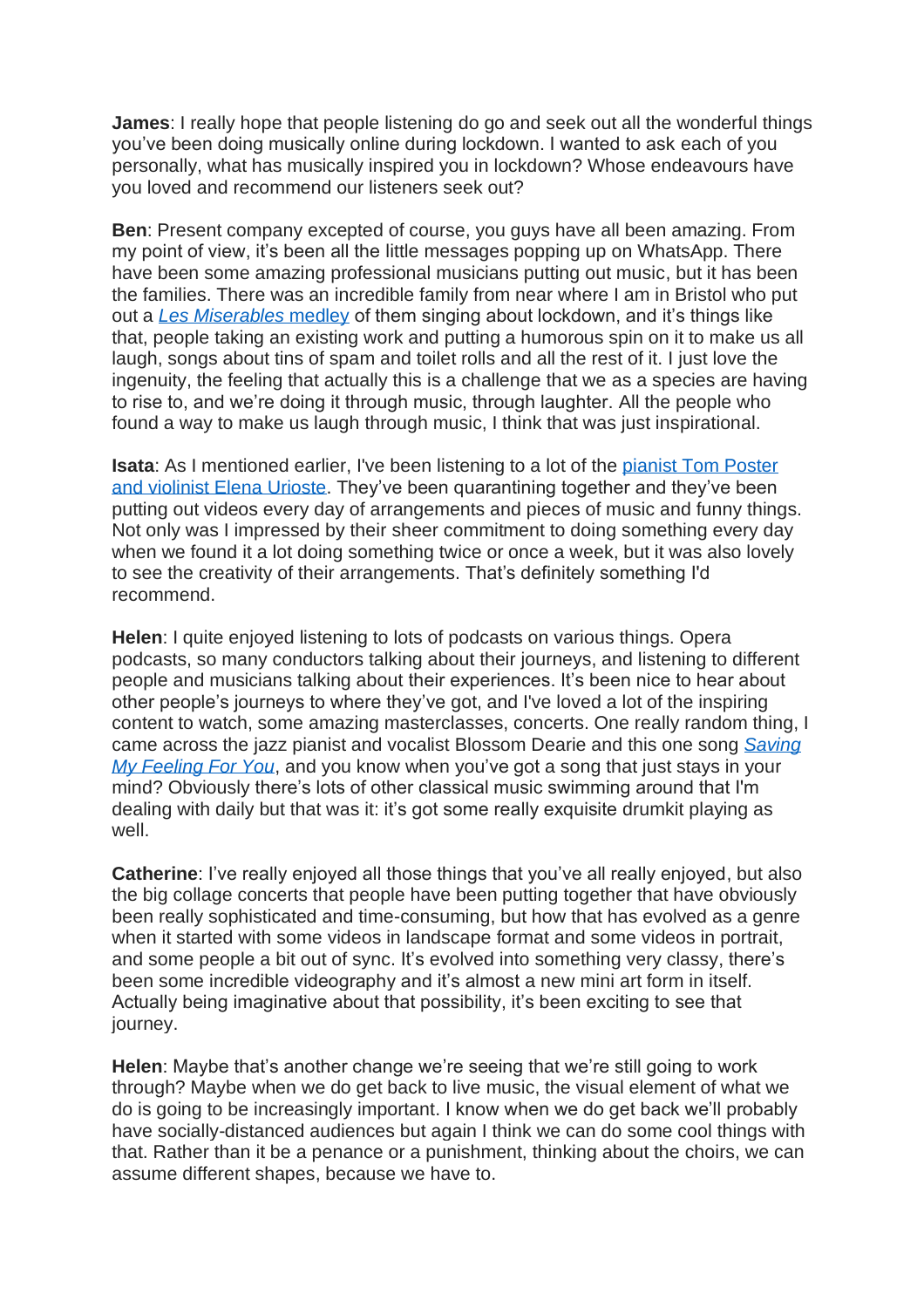**James**: This has been and remains a tough time for the arts and music. Nonetheless I wanted to ask each of you finally what have you usefully learned through all of this and, hand in hand with that, what good do you hope comes of it in the future?

**Isata**: The biggest thing that I've learned is that no matter what's going on externally, in the world or in people's lives, there's always a need for music. There's been a lot of fear recently, before lockdown too, that music is dying in certain places or given less relevance in schools, and I think even if that's true in some cases, it's also never really true because people will always need music and want to have music in their lives in some shape or form. I think we can all take confidence and joy in that fact and always keep finding ways to be creative and playing music, because there's always going to be a need for it.

**Catherine**: You can't lock it down, can you?

## **Isata**: Exactly!

**Catherine:** For me, what the concept of quality is – that's been a really interesting question. For a classical musician playing in big halls, you have an image of what quality is and what this perfection is that you're trying to achieve. This has shifted that more towards a quality about connection and a quality about meaning and relevance and about saying something that people need and value now. When we had our street band, I had my own inner tussle about the quality of what we were sharing, because of the way we were doing it. We had no rehearsal, sometimes it was really freezing and the intonation was crazy, and some people rush and some people drag, and all that stuff. But actually it wasn't about that. I had a little word with myself to say that's not important anymore. What's more important is that we are doing something that is valuable and it is good enough. Striving for that sort of esoteric perfection, of course it's valuable, but there are other values as well.

**Helen**: I think the points you make are brilliantly put and I couldn't agree more. What it's reinforced to us is the fundamental intrinsic value of music and how we re-gauge what that means to us. Sometimes we do get hung up about the quality and maybe it's not the quality of things we're 'supposed' to be looking at: articulation, intonation and all those details. Maybe we need to be more focused and come back to the fact that music is relevant if it's the intent that is behind it that makes it real or authentic or important or valuable. Yes, quality is important, and we need that, right through from the profession to the amateur world to youth and schools: as we know, it's a complex ecosystem. But if it's being led from the right heart, and we value what we're doing, that's what music's about, that connection. If it's connecting to people, it does matter. It's reinforced to me that what we do is of value.

**Ben**: I am completely with all of you and you have all nicked my answers, but in all seriousness, what you said about perfectionism: in the first two weeks of my online stuff I was recording and editing and creating these 20-minute broadcasts, I was spending eight to ten hours a day getting them absolutely right, and if I made a single mistake I'd go back and film it all again. I had to let that go, I had to just think no, it's not about getting it all perfect, it's about building the relationship with my audience, with my choir, with the people I'm trying to help.